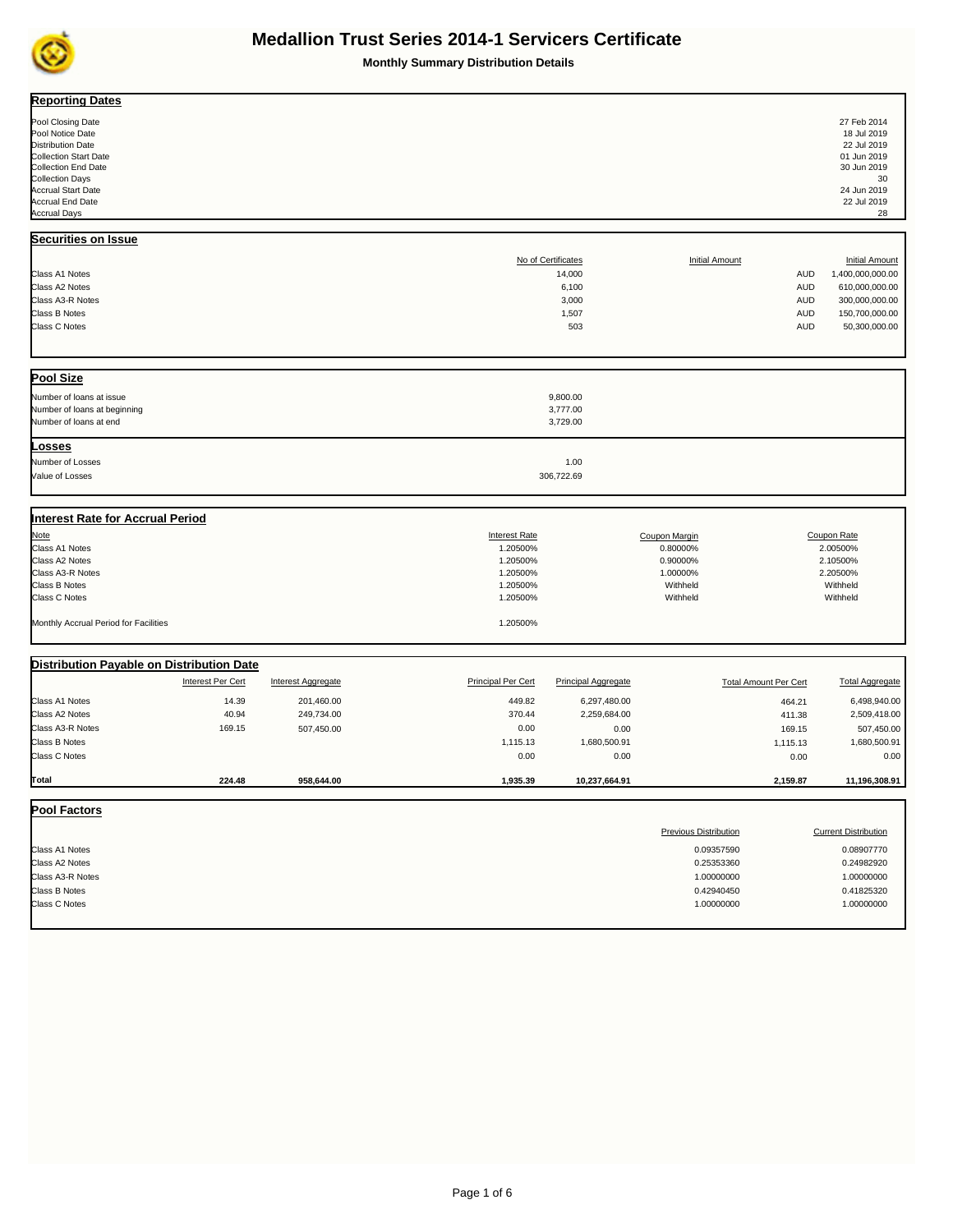

**Monthly Summary Distribution Details**

### **Monthly Cashflow Working Sheet**

| <b>MUILIIII</b> Cashilow Wulking Sheet         |                   |                         |                    |
|------------------------------------------------|-------------------|-------------------------|--------------------|
|                                                |                   |                         | Aggregate          |
| FCC + Offset Total                             |                   |                         | 2,670,616.17       |
| Other Income                                   |                   |                         | 12,137.52          |
| Interest On Collections                        |                   |                         | 16,084.50          |
|                                                |                   |                         |                    |
| Available Distribution Amount                  |                   |                         | 2,698,838.19       |
| Other Taxes                                    |                   |                         | 0.00               |
| Trustee and Manager Fees                       |                   |                         | 19,362.19          |
| Servicing Fee                                  |                   |                         | 134,346.88         |
| <b>Liquidity Commitment Fee</b>                |                   |                         | 17,605.48          |
| <b>Support Facility</b>                        |                   |                         | 784,030.19         |
| FCC Other Creditors                            |                   |                         | 5,480.84           |
| Other Expense                                  |                   |                         | 6,769.80           |
| <b>Liquidity Repayment Amount</b>              |                   |                         | 0.00               |
| A1 Coupon                                      |                   |                         | 201,460.00         |
| A2 Coupon                                      |                   |                         | 249,734.00         |
| A3-R Coupon                                    |                   |                         | 507,450.00         |
| <b>B</b> Coupon                                |                   |                         | n/a                |
| Principal Draw Repayment Amount                |                   |                         | 0.00               |
| Principal Charge Off Reimbursement             |                   |                         | 306,722.69         |
| Extraordinary Reserve Draw Repayment Amount    |                   |                         | 0.00               |
| C Coupon                                       |                   |                         | n/a                |
| Arranging Fee                                  |                   |                         | 0.00               |
| <b>Required Distribution Amount</b>            |                   |                         | 2,611,948.51       |
|                                                |                   |                         |                    |
| Income shortfall                               |                   |                         |                    |
| <b>Liquidity Facility Draw</b>                 |                   |                         | 0.00               |
| Principal Draw                                 |                   |                         | 0.00               |
| Extraordinary Expense Draw                     |                   |                         | 0.00               |
|                                                |                   |                         |                    |
| Income Carryover Amount                        |                   |                         | 0.00               |
| Principal Chargeoff Unreimbursement            |                   |                         | 0.00               |
| Principal Chargeoff                            |                   |                         | 306,722.69         |
| Total Principal Chargeoff Reimbursement Due    |                   |                         | 306,722.69         |
|                                                |                   |                         |                    |
| <b>Payment Allocation Cascade</b>              |                   |                         |                    |
|                                                | <b>Due Amount</b> | <b>Available Amount</b> | <b>Paid Amount</b> |
| Available Distribution Amount                  |                   |                         | 2,698,838.19       |
| Principal Draw                                 |                   |                         | 0.00               |
| <b>Liquidity Draw</b>                          |                   |                         | 0.00               |
| Extraordinary Expense Draw                     |                   |                         | 0.00               |
| Available Funds                                |                   |                         | 2,698,838.19       |
|                                                |                   |                         |                    |
| Other Taxes                                    | 0.00              | 2,698,838.19            | 0.00               |
| Trustee and Manager Fees                       | 19,362.19         | 2,698,838.19            | 19,362.19          |
| Servicing Fee                                  | 134,346.88        | 2,679,476.00            | 134,346.88         |
| <b>Liquidity Commitment Fee</b>                | 17,605.48         | 2,545,129.12            | 17,605.48          |
| <b>Support Facility</b>                        | 784,030.19        | 2,527,523.64            | 784,030.19         |
| FCC Other Creditors                            | 5,480.84          | 1,743,493.45            | 5,480.84           |
| Other Expense                                  | 6,769.80          | 1,738,012.61            | 6,769.80           |
| <b>Liquidity Repayment Amount</b>              | 0.00              | 1,731,242.81            | 0.00               |
| A1 Coupon                                      | 201,460.00        | 1,731,242.81            | 201,460.00         |
| A2 Coupon                                      | 249,734.00        | 1,529,782.81            | 249,734.00         |
| A3-R Coupon                                    | 507,450.00        | 1,280,048.81            | 507,450.00         |
| <b>B</b> Coupon                                | n/a               | 772,598.81              | n/a                |
| Principal Draw Repayment Amount                | 0.00              | 601,102.21              | 0.00               |
| Principal Charge Off Reimbursement             | 306,722.69        | 601,102.21              | 306,722.69         |
| Extraordinary Reserve Draw Repayment Amount    | 0.00              | 294,379.52              | 0.00               |
| C Coupon                                       | n/a               | 294,379.52              | n/a                |
| Arranging Fee                                  | 0.00              | 86,889.68               | 0.00               |
|                                                |                   |                         |                    |
| <b>Total Income Carryover Amount</b>           |                   | 0.00                    |                    |
|                                                |                   |                         |                    |
| <b>Total Principal Chargeoff Reimbursement</b> |                   |                         | 306,722.69         |
| <b>Excess Distribution</b>                     |                   |                         | 86,889.68          |

 - Liquidity 0.00 - Extraordinary Expense 0.00

- Class A1 Notes 0.00

- Class A2 Notes 0.00

- Class A3-R Notes 0.00

- Class B Notes

Unpaid Security Interest Amount

- Class C Notes

Unpaid Facility Int Chg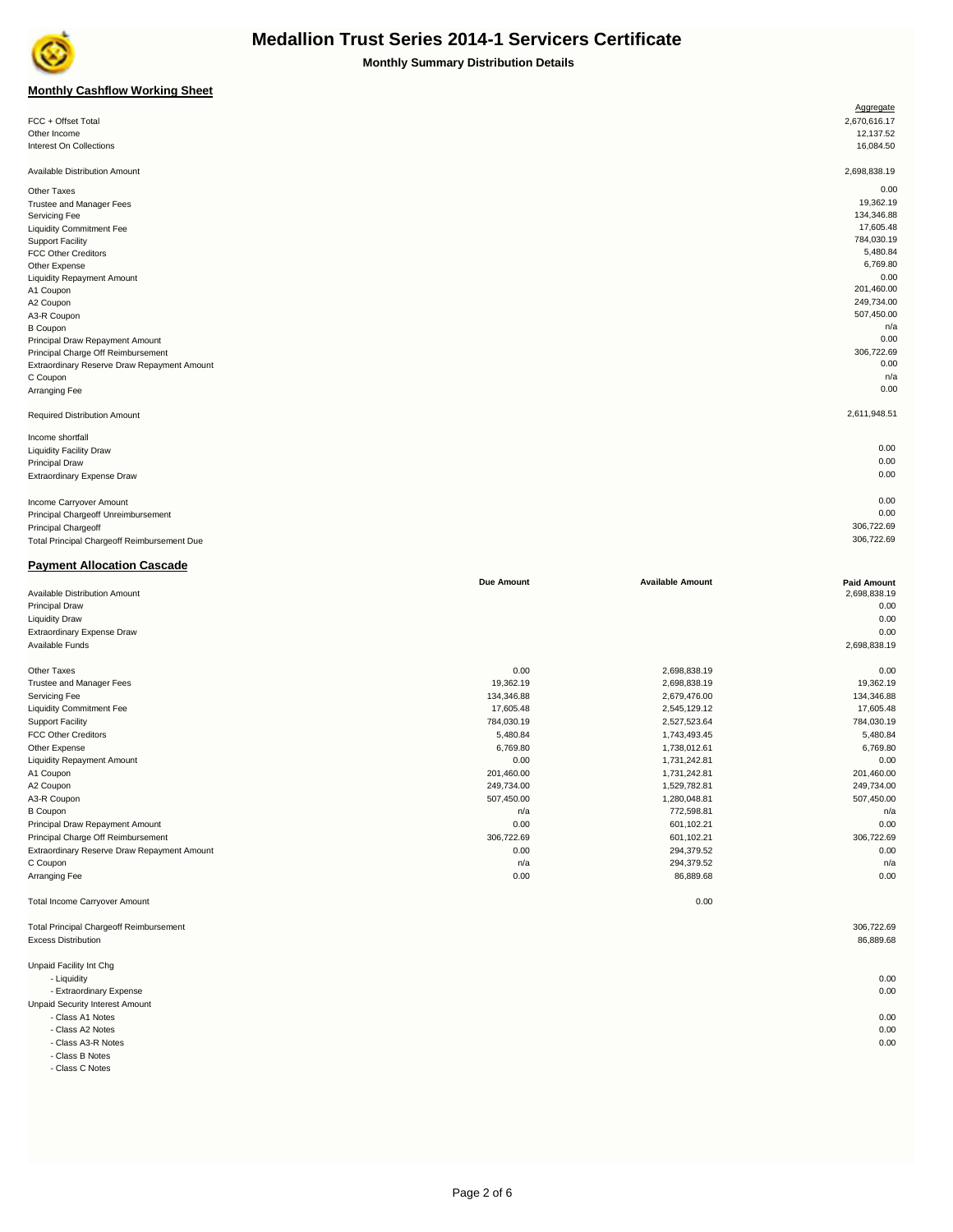

**Monthly Summary Distribution Details**

### **Facilities Outstanding**

| Liquidity Commitment Facility Limit         | 25,500,000.00 |
|---------------------------------------------|---------------|
| Beginning Liquidity Commitment Facility     | 25,500,000.00 |
| Previous Liquidity Facility Draw            | 0.00          |
| Repayment of Liquidity Facility             | 0.00          |
| <b>Liquidity Facility Draw</b>              | 0.00          |
| <b>Ending Liquidity Commitment Facility</b> | 25,500,000.00 |
| <b>Beginning Principal Draw</b>             | 0.00          |
| Previous Principal Draw                     | 0.00          |
| Repayment of Principal Draw                 | 0.00          |
| <b>Principal Draw</b>                       | 0.00          |
| <b>Ending Principal Draw</b>                | 0.00          |
| ExtraOrdinary Expense Facility Limit        | 150,000.00    |
| Beginning ExtraOrdinary Expense Facility    | 150,000.00    |
| Previous ExtraOrdinary Expense Draw         | 0.00          |
| Repayment of ExtraOrdinary Expense Facility | 0.00          |
| ExtraOrdinary Expense Draw                  | 0.00          |
| Ending ExtraOrdinary Expense Facility       | 150,000.00    |
|                                             |               |

| <b>Coupon and Principal Distribution Worksheet</b>    | <b>Per Certificate</b> | Aggregate  |
|-------------------------------------------------------|------------------------|------------|
| <b>Class A1 Notes</b>                                 |                        |            |
| Unpaid Security Coupon (after last distribution date) | 0.00                   | 0.00       |
| Interest on Unpaid Security Coupon                    | 0.00                   | 0.00       |
| Security Coupon                                       | 14.39                  | 201,460.00 |
| <b>Total Coupon</b>                                   | 14.39                  | 201,460.00 |
| Unpaid Security Coupon (after last distribution date) |                        |            |
| Interest on Unpaid Security Coupon                    |                        | 0.00       |
| Security Coupon                                       |                        | 201,460.00 |
| Coupon Payable                                        | 14.39                  | 201,460.00 |
| <b>Unpaid Security Coupon</b>                         |                        | 0.00       |
| <b>Class A2 Notes</b>                                 |                        |            |
| Unpaid Security Coupon (after last distribution date) | 0.00                   | 0.00       |
| Interest on Unpaid Security Coupon                    | 0.00                   | 0.00       |
| Security Coupon                                       | 40.94                  | 249,734.00 |
| <b>Total Coupon</b>                                   | 40.94                  | 249,734.00 |
| Unpaid Security Coupon (after last distribution date) |                        |            |
| Interest on Unpaid Security Coupon                    |                        | 0.00       |
| Security Coupon                                       |                        | 249,734.00 |
| Coupon Payable                                        | 40.94                  | 249,734.00 |
| <b>Unpaid Security Coupon</b>                         |                        | 0.00       |
| <b>Class A3-R Notes</b>                               |                        |            |
| Unpaid Security Coupon (after last distribution date) | 0.00                   | 0.00       |
| Interest on Unpaid Security Coupon                    | 0.00                   | 0.00       |
| Security Coupon                                       | 169.15                 | 507,450.00 |
| <b>Total Coupon</b>                                   | 169.15                 | 507,450.00 |
| Unpaid Security Coupon (after last distribution date) |                        |            |
| Interest on Unpaid Security Coupon                    |                        | 0.00       |
| Security Coupon                                       |                        | 507,450.00 |
| Coupon Payable                                        | 169.15                 | 507,450.00 |
| <b>Unpaid Security Coupon</b>                         |                        | 0.00       |

### **Class B Notes**

Unpaid Security Coupon (after last distribution date) Interest on Unpaid Security Coupon Security Coupon Total Coupon

Unpaid Security Coupon (after last distribution date) Interest on Unpaid Security Coupon Security Coupon Coupon Payable Unpaid Security Coupon

#### **Class C Notes**

Unpaid Security Coupon (after last distribution date) Interest on Unpaid Security Coupon Security Coupon Total Coupon

Unpaid Security Coupon (after last distribution date) Interest on Unpaid Security Coupon Security Coupon Coupon Payable Unpaid Security Coupon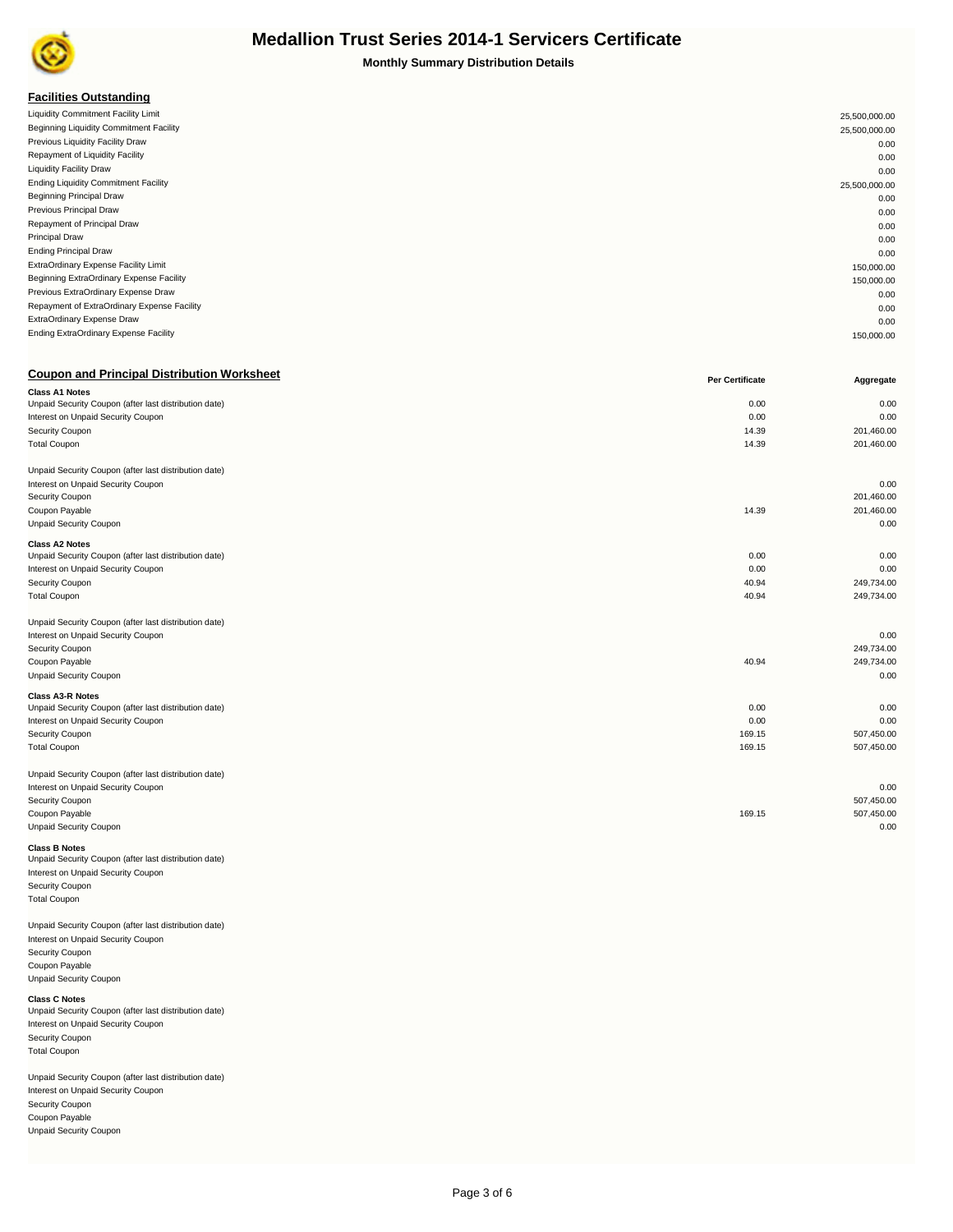

|  | <b>Principal Amount</b> |  |  |  |  |
|--|-------------------------|--|--|--|--|
|--|-------------------------|--|--|--|--|

| <b>Principal Collection</b>                                           | 17,032,203.88   |
|-----------------------------------------------------------------------|-----------------|
| plus Repurchases                                                      | 0.00            |
| less Total Customer Redraw                                            | $-6,794,544.88$ |
| plus Redraw Bond Issue This Month                                     | 0.00            |
| Aggregate Principal Damages from Seller & Servicer                    | 0.00            |
| Principal Chargeoff Reimbursement                                     |                 |
| - Class A1 Notes                                                      | 0.00            |
| - Class A2 Notes                                                      | 0.00            |
| - Class A3-R Notes                                                    | 0.00            |
| - Class B Notes                                                       | 0.00            |
| - Class C Notes                                                       | 0.00            |
| <b>Principal Rounding</b>                                             | 12.18           |
|                                                                       |                 |
| Scheduled Principal Amount                                            | 1,400,701.91    |
| Unscheduled Principal Amount - Principal Prepayment                   | 8,312,132.66    |
| Unscheduled Principal Amount - Full Prepayment                        | 7,319,369.31    |
| Unscheduled Principal Amount - less Redraws + Chargeoff Reimbursement | 8,836,957.09    |
| Total Available Principal Amount for Redraw Bonds                     | 10,237,671.18   |
| Principal Rounding b/f                                                | 12.18           |
| Total Unscheduled Principal Amount                                    | 8,836,957.09    |
| <b>Total Scheduled Principal Amount</b>                               | 1,400,701.91    |
| Previous Principal Carryover Amount                                   | 0.00            |
| <b>Total Available Principal Amount for Notes</b>                     | 10,237,671.18   |
| Net Principal Draw                                                    | 0.00            |
| Net Total Available Principal Amount for Notes                        | 10,237,671.18   |

| <b>Principal Allocation</b>              | <b>Certificate Amount</b> | Aggregate      |
|------------------------------------------|---------------------------|----------------|
| Class A Percentage via Stepdown          |                           | 0.00           |
| Class A1 Principal Payment               | 449.82                    | 6,297,480.00   |
| Class A2 Principal Payment               | 370.44                    | 2,259,684.00   |
| Class A3-R Principal Payment             | 0.00                      | 0.00           |
| Class B Principal Payment                | 1,115.13                  | 1,680,500.91   |
| Class C Principal Payment                | 0.00                      | 0.00           |
| Principal rounding c/f                   |                           | 6.27           |
| Outstanding Principal - beginning period |                           | 700,523,001.97 |
| less Principal Repayment                 |                           | -17,032,203.88 |
| plus Total Customer Redraw               |                           | 6,794,544.88   |
| less Principal Losses                    |                           | 0.00           |
| <b>Plus Substitutions</b>                |                           | 0.00           |
| Outstanding Principal - Closing period   |                           | 690,285,342.97 |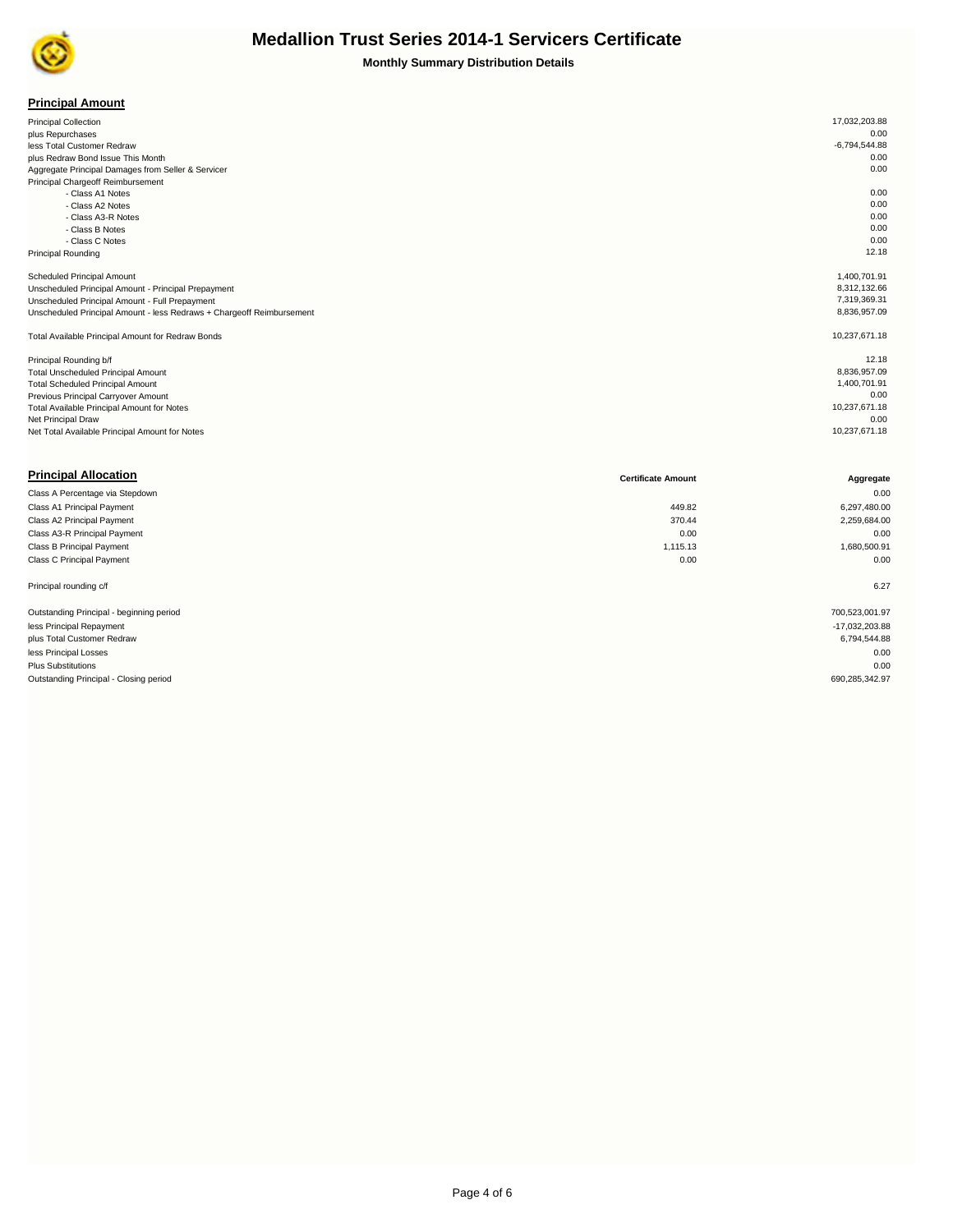

| <b>Principal Losses</b>                                      | 306,722.69 |
|--------------------------------------------------------------|------------|
| Principal Draw Amount - Pool Mortgage Insurance Policy       | 0.00       |
| Principal Draw Amount - Individual Mortgage Insurance Policy | 0.00       |
| Net Principal Losses                                         | 306,722.69 |
| Principal Chargeoff                                          | 0.00       |
| - Class A1 Notes                                             | 0.00       |
| - Class A2 Notes                                             | 0.00       |
| - Class A3-R Notes                                           | 0.00       |
| - Class B Notes                                              | 0.00       |
| - Class C Notes                                              | 0.00       |
| <b>Class A1 Notes</b>                                        |            |
| Beginning Unreimbursed Principal Chargeoffs                  | 0.00       |
| <b>Principal Chargeoff</b>                                   | 0.00       |
| Principal Chargeoff Reimbursement                            | 0.00       |
| Ending Unreimbursed Principal Chargeoffs                     | 0.00       |
| <b>Class A2 Notes</b>                                        |            |
| Beginning Unreimbursed Principal Chargeoffs                  | 0.00       |
| Principal Chargeoff                                          | 0.00       |
| Principal Chargeoff Reimbursement                            | 0.00       |
| Ending Unreimbursed Principal Chargeoffs                     | 0.00       |
| <b>Class A3-R Notes</b>                                      |            |
| Beginning Unreimbursed Principal Chargeoffs                  | 0.00       |
| <b>Principal Chargeoff</b>                                   | 0.00       |
| Principal Chargeoff Reimbursement                            | 0.00       |
| Ending Unreimbursed Principal Chargeoffs                     | 0.00       |
| <b>Class B Notes</b>                                         |            |
| Beginning Unreimbursed Principal Chargeoffs                  | 0.00       |
| Principal Chargeoff                                          | 0.00       |
| Principal Chargeoff Reimbursement                            | 0.00       |
| <b>Ending Unreimbursed Principal Chargeoffs</b>              | 0.00       |
| <b>Class C Notes</b>                                         |            |
| Beginning Unreimbursed Principal Chargeoffs                  | 0.00       |
| <b>Principal Chargeoff</b>                                   | 0.00       |
| Principal Chargeoff Reimbursement                            | 0.00       |
| Ending Unreimbursed Principal Chargeoffs                     | 0.00       |